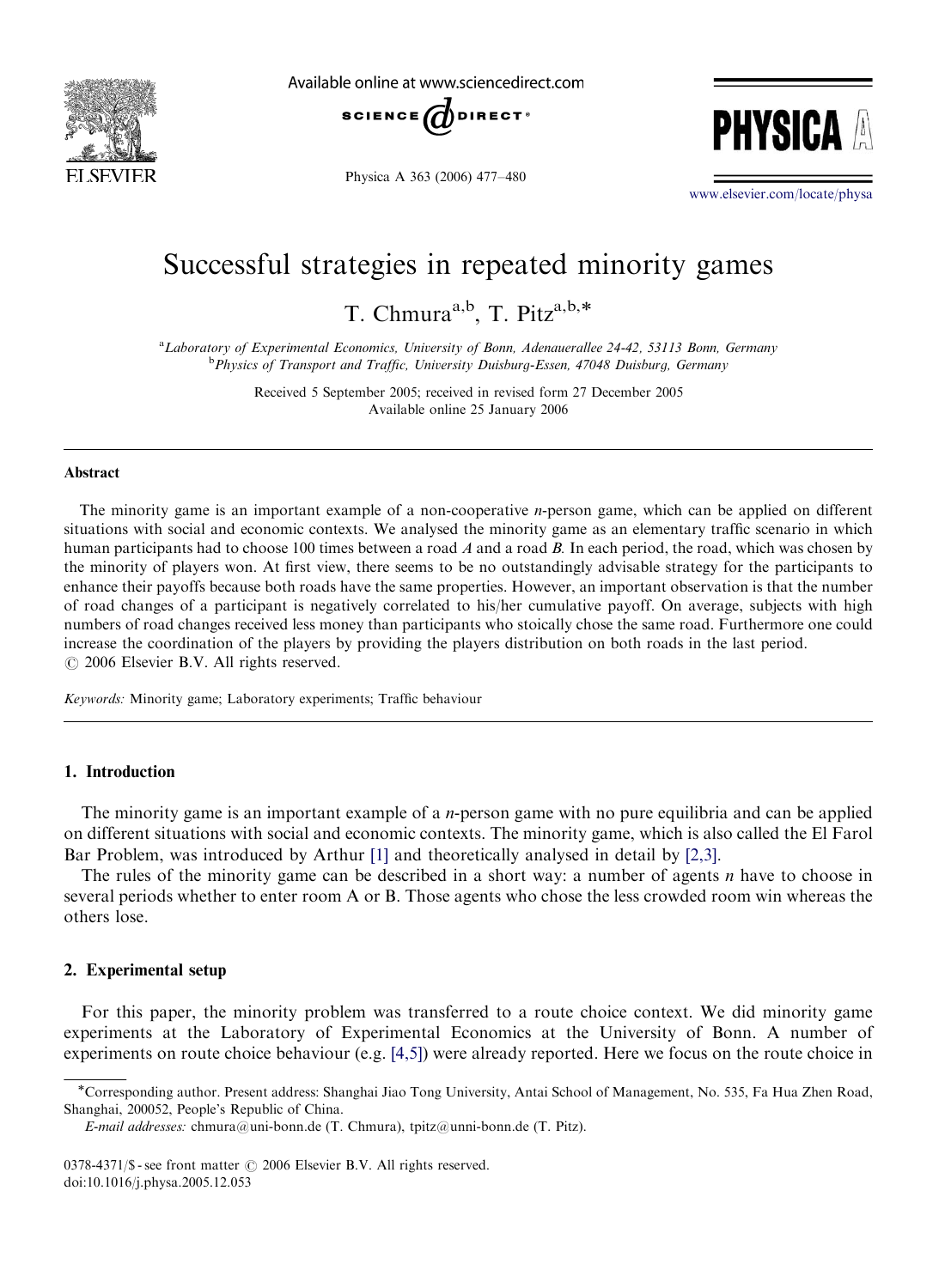a generic two-route scenario, which already has been investigated in the literature (e.g. [\[6\]\)](#page-3-0). In Ref. [\[7\]](#page-3-0) a volatile decision dynamics far from optimal payoff distribution was observed in route choice experiments. They showed that specific guidance strategies are able to increase the performance of all users by reducing overreaction and stabilizing the decision dynamics.

In Ref. [\[8\],](#page-3-0) a model for the behaviour of drivers in a city for analysing the emergent collective behaviour was discussed. They found that in absence of information noise, inductive drivers turn out to behave better than random drivers for low car densities, while at high densities the opposite occurs.

Our aim is to present minority game experiments with a large number of periods and with sufficiently many independent observations for meaningful applications of non-parametric significance tests.

In these experiments, subjects were told that in each of the 100 periods, they had to make a choice between a road  $A$  and road  $B$  for travelling from  $X$  to  $Y$  (Fig. 1).

The number of subjects in each session was 9. They were told that the travel times  $t_A$  and  $t_B$  on road A and B depended on the numbers  $n_A$  and  $n_B$  of participants choosing A and B, respectively:

$$
t_A = 1
$$
,  $t_B = 0 \Leftrightarrow n_A < n_B$  and  $t_B = 1$ ,  $t_A = 0 \Leftrightarrow n_A > n_B$ .

The period payoff was  $t_A$  if A was chosen and  $t_B$  if B was chosen. The total payoff of a subject was the sum of all 100 period payoffs converted proportionally to money payoffs in Euro. Two treatments were investigated. In treatment I, each subject received information whether the last of his own choices was shared by the minority or majority of the participants. In treatment II, additional feedback was provided about the distribution of participants on both routes in the last period. Six sessions were run with treatments I and II, respectively. No further information was given to the subjects. It seems that especially in treatment I, there is no outstandingly advisable strategy for the participants to enhance their payoffs because due to the symmetry of the game, each road has the same properties. However, one can see that in some cases, the number of road changes of participants has a significant effect on their cumulative payoff at the end of the experiment.

Fig. 2 shows the number of participants on road A as a function of time for a typical session of treatments I and II. The mean number of players on road  $\vec{A}$  is 4.5 in treatment I and 4.43 in treatment II. This was expected since due to the experimental setup, there is no preference for one road.



Fig. 1. Participants had to choose between a road A and a road B.



Fig. 2. Number of participants on A: a typical session of treatments I and II.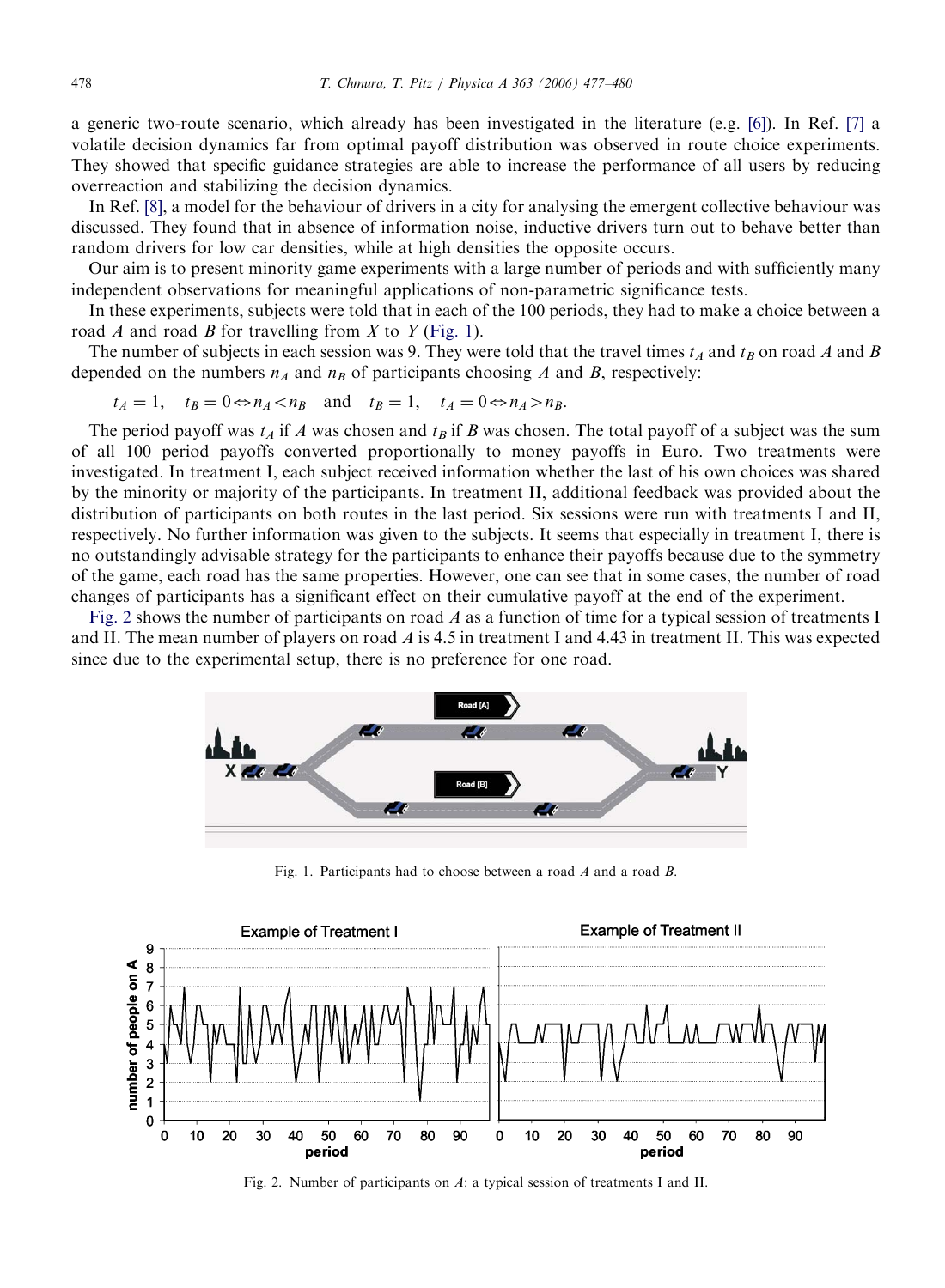#### <span id="page-2-0"></span>3. Cumulative payoff, fluctuations and road changes

The non-existence of pure strategy equilibria poses a coordination problem, which may be one of the reasons for non-convergence and the persistence of fluctuations in both treatments.

## 3.1. Cumulative payoff

The additional feedback in treatment II about the distribution of the players on both roads in the last period increases the cumulative payoff of participants. In Table 1 one can see for each treatment the average of cumulative payoff. The mean payoff in treatment II is significantly higher than in treatment I. The nullhypothesis can be rejected by a Wilcoxon–Mann–Whitney-Test on the significance level of 1% (one sided).

## 3.2. Fluctuations

Furthermore, the information in treatment II has a beneficial effect on the number of fluctuations, which is reduced. The fluctuations per period can be measured by the standard deviation of the number of participants choosing  $\Lambda$  per period. The standard deviation of each treatment is listed in Table 1. The fluctuations are obviously larger in treatment I than in treatment II. The effect is significant. The null-hypothesis is rejected by a Wilcoxon–Mann–Whitney-Test on the significance level of 1% (one sided).

#### 3.3. Road changes

The reduction of fluctuations in treatment II could also be measured by the number of road changes per period. As one can see in Table 1, the mean number of road changes is significantly higher in treatment I. The null-hypothesis is rejected by the Wilcoxon–Mann–Whitney-Test on a level of 1% (one-sided).

In treatment II, subjects are informed about the distribution of players on both roads in the last period. This seems to be the reason for the greater number of road changes and also for the stronger fluctuations in treatment I. Feedback on the distribution of the players on both roads in the last period significantly reduces fluctuations and the number of road changes in treatment II compared to treatment I. The reason of the higher number of road changes and worse coordination of the players may be the lack of information in treatment I.

Table 1 Experimental results: treatments I and II

|               | Cumulative payoff<br>Mean | Number of players on $A$ |           | Number of road changes | Road changes vs. cumulative payoff |
|---------------|---------------------------|--------------------------|-----------|------------------------|------------------------------------|
|               |                           | Mean                     | Std. dev. | Mean                   | Spearman rank correlation          |
| Treatment I   |                           |                          |           |                        |                                    |
| Session I 01  | 37.33                     | 4.33                     | 1.36      | 5.08                   | $-0.48$                            |
| Session I 02  | 36.22                     | 4.74                     | 1.50      | 3.87                   | 0.34                               |
| Session I 03  | 36.67                     | 4.41                     | 1.50      | 5.16                   | $-0.44$                            |
| Session I 04  | 38.00                     | 4.40                     | 1.31      | 5.19                   | $-0.70$                            |
| Session I 05  | 37.67                     | 4.65                     | 1.33      | 5.28                   | $-0.18$                            |
| Session I 06  | 38.44                     | 4.44                     | 1.28      | 4.35                   | $-0.18$                            |
| Treatment I   | 37.89                     | 4.50                     | 1.38      | 4.82                   | $-0.27$                            |
| Treatment II  |                           |                          |           |                        |                                    |
| Session II 01 | 37.89                     | 4.19                     | 1.35      | 3.99                   | $-0.51$                            |
| Session II 02 | 38.89                     | 4.62                     | 1.19      | 3.68                   | $-0.54$                            |
| Session II 03 | 40.78                     | 4.36                     | 1.05      | 3.67                   | $-0.30$                            |
| Session II 04 | 41.22                     | 4.34                     | 0.97      | 5.19                   | $-0.82$                            |
| Session II 05 | 42.44                     | 4.62                     | 0.84      | 4.67                   | $-0.27$                            |
| Session II 06 | 43.33                     | 4.50                     | 0.67      | 4.44                   | $-0.78$                            |
| Treatment II  | 40.76                     | 4.44                     | 1.01      | 4.27                   | $-0.54$                            |